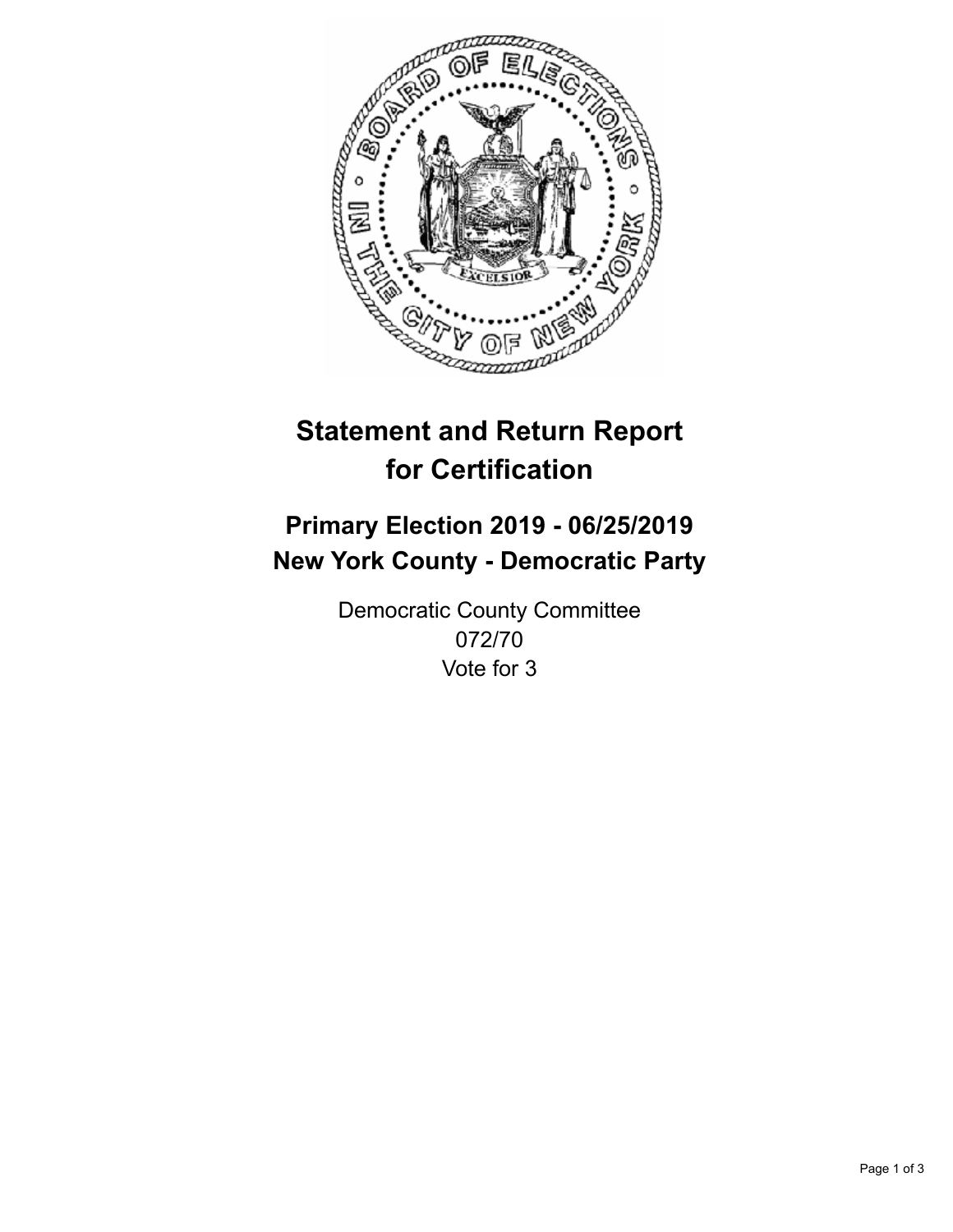

## **Assembly District 70**

| <b>PUBLIC COUNTER</b>                                    | 113 |
|----------------------------------------------------------|-----|
| <b>MANUALLY COUNTED EMERGENCY</b>                        | 0   |
| ABSENTEE / MILITARY                                      | 0   |
| AFFIDAVIT                                                | 1   |
| <b>Total Ballots</b>                                     | 114 |
| Less - Inapplicable Federal/Special Presidential Ballots | 0   |
| <b>Total Applicable Ballots</b>                          | 114 |
| <b>FLOR LAMARCHE</b>                                     | 21  |
| <b>VICTORIA PATERSON</b>                                 | 29  |
| <b>CYNTHIA MAISONET</b>                                  | 17  |
| <b>KELVIN MCALLISTER</b>                                 | 26  |
| <b>MATTHEW REID</b>                                      | 20  |
| JACOBINA DELGADO                                         | 23  |
| <b>Total Votes</b>                                       | 136 |
| Unrecorded                                               | 206 |